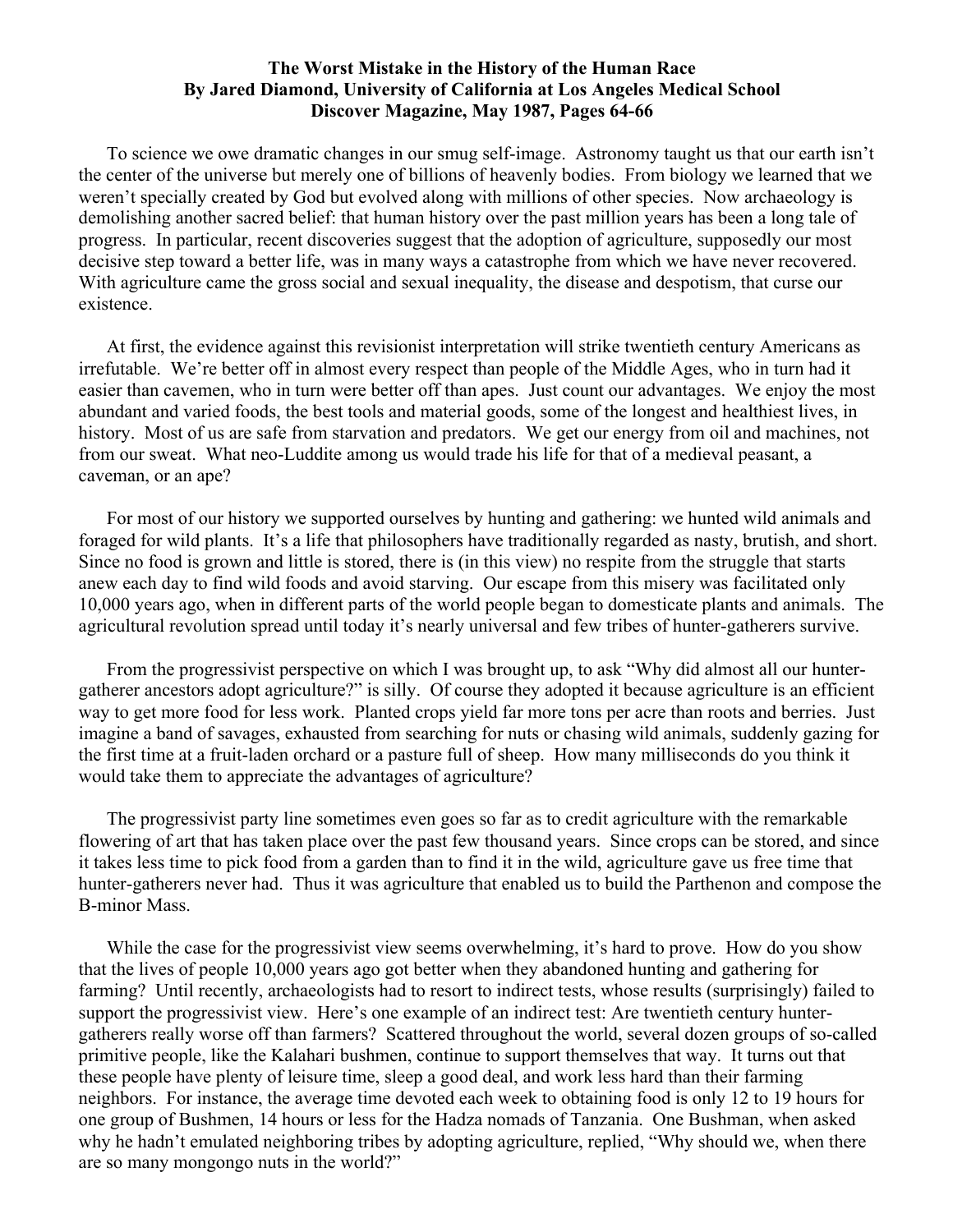While farmers concentrate on high-carbohydrate crops like rice and potatoes, the mix of wild plants and animals in the diets of surviving hunter-gathers provides more protein and a better balance of other nutrients. In one study, the Bushmen's average daily food intake (during a month when food was plentiful) was 2,140 calories and 93 grams of protein, considerably greater than the recommended daily allowance for people of their size. It's almost inconceivable that Bushmen, who eat 75 or so wild plants, could die of starvation the way hundreds of thousands of Irish farmers and their families did during the potato famine of the 1840s.

So the lives of at least the surviving hunter-gatherers aren't nasty and brutish, even though farmers have pushed them into some of the world's worst real estate. But modern hunter-gatherer societies that have rubbed shoulders with farming societies for thousands of years don't tell us about conditions before the agricultural revolution. The progressivist view is really making a claim about the distant past: that the lives of primitive people improved when they switched from gathering to farming. Archaeologists can date that switch by distinguishing remains of wild plants and animals from those of domesticated ones in prehistoric garbage dumps.

How can one deduce the health of the prehistoric garbage makers, and thereby directly test the progressivist view? That question has become answerable only in recent years, in part through the newly emerging techniques of paleopathology, the study of signs of disease in the remains of ancient peoples.

In some lucky situations, the paleopathologist has almost as much material to study as a pathologist today. For example, archaeologists in the Chilean deserts found well preserved mummies whose medical conditions at time of death could be determined by autopsy (Discover, October). And feces of long-dead Indians who lived in dry caves in Nevada remain sufficiently well preserved to be examined for hookworm and other parasites.

Usually the only human remains available for study are skeletons, but they permit a surprising number of deductions. To begin with, a skeleton reveals its owner's sex, weight, and approximate age. In the few cases where there are many skeletons, one can construct mortality tables like the ones life insurance companies use to calculate expected life span and risk of death at any given age. Paleopathologists can also calculate growth rates by measuring bones of people of different ages, examine teeth for enamel defects (signs of childhood malnutrition), and recognize scars left on bones by anemia, tuberculosis, leprosy, and other diseases.

One straightforward example of what paleopathologists have learned from skeletons concerns historical changes in height. Skeletons from Greece and Turkey show that the average height of hunter-gatherers toward the end of the ice ages was a generous 5'9" for men, 5'5" for women. With the adoption of agriculture, height crashed, and by 3000 BCE had reached a low of only 5'3" for men, 5' for women. By classical times heights were very slowly on the rise again, but modern Greeks and Turks have still not regained the average height of their distant ancestors.

Another example of paleopathology at work is the study of Indian skeletons from burial mounds in the Illinois and Ohio river valleys. At Dickson Mounds, located near the confluence of the Spoon and Illinois rovers, archaeologists have excavated some 800 skeletons that paint a picture of the health changes that occurred when a hunter-gatherer culture gave way to intensive maize farming around 1150 CE. Studies by George Armelagos and his colleagues then at the University of Massachusetts show these early farmers paid a price for their new-found livelihood. Compared to the hunter-gatherers who proceeded them, the farmers had a nearly 50 per cent increase in enamel defects indicative of malnutrition, a fourfold increase in iron-deficiency anemia (evidenced by a bone condition called porotic hyperostosis), a threefold rise in bone lesions reflecting infectious disease in general, and an increase in degenerative conditions of the spine, probably reflecting a lot of hard physical labor. "Life expectancy at birth in the pre-agricultural community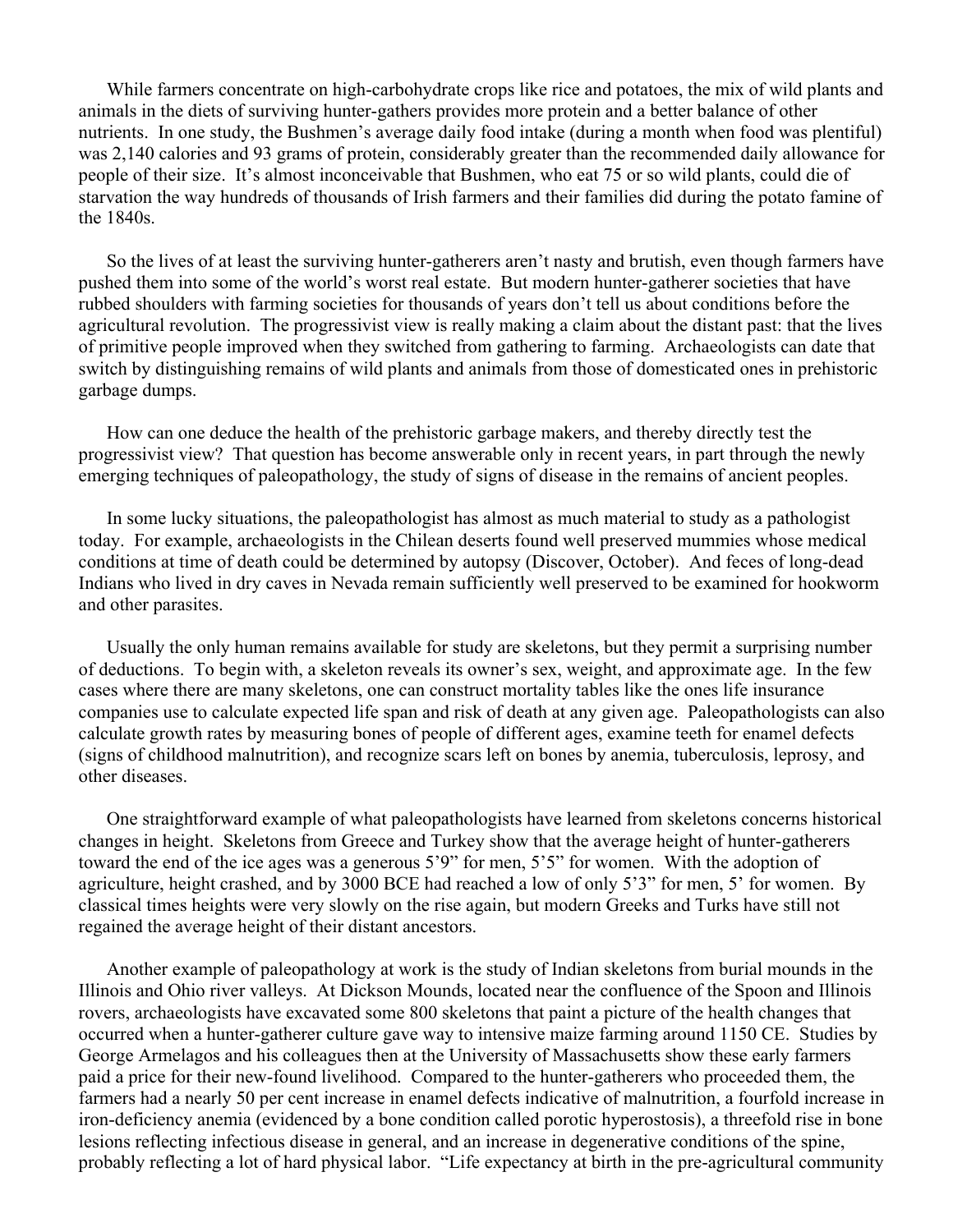was about twenty-six years," says Armelagos, "but in the post-agricultural community it was nineteen years. So these episodes of nutritional stress and infectious disease were seriously affecting their ability to survive."

The evidence suggests that the Indians at Dickson Mounds, like many other primitive peoples, took up farming not by choice but from necessity in order to feed their constantly growing numbers. "I don't think most hunter-gatherers farmed until they had to, and when they switched to farming they traded quality for quantity," says Mark Cohen of the State University of New York at Plattsburgh, co-editor with Armelagos, of one of the seminal books in the field, *Paleopathology at the Origins of Agriculture.* "When I first started making that argument then years ago, not many people agreed with me. Now it's become a respectable, albeit controversial, side of the debate."

There are at least three sets of reasons to explain the findings that agriculture was bad for health. First, hunter-gatherers enjoyed a varied diet, while early farmers obtained most of their food from one or a few starchy crops. The farmers gained cheap calories at the cost of poor nutrition. (today just three highcarbohydrate plants—wheat, rice, and corn—provide the bulk of the calories consumed by the human species, yet each one is deficient in certain vitamins or amino acids essential to life.) Second, because of dependence on a limited number of crops, farmers ran the risk of starvation if one crop failed. Finally, the mere fact that agriculture encouraged people to clump together in crowded societies, many of which then carried on trade with other crowded societies, led to the spread of parasites and infectious disease. (Some archaeologists think it was the crowding, rather than agriculture, that promoted disease, but this is a chicken-and-egg argument, because crowding encourages agriculture, and vice versa.) Epidemics couldn't take hold when populations were scattered in small bands that constantly shifted camp. Tuberculosis and diarrheal disease had to await the rise of farming, measles and bubonic plague the appearance of large cities.

Besides malnutrition, starvation, and epidemic diseases, farming helped bring another curse upon humanity: deep class division. Hunter-gatherers have little or no stored food, and no concentrated food sources, like an orchard or a herd of cows: they live off the wild plants and animals they obtain each day. Therefore, there can be no kings, no class of social parasites who grow fat on food seized from others. Only in a farming population could a healthy, non-producing elite set itself above the disease-ridden masses. Skeletons from Greek tombs at Mycenae c. 1500 BCE suggest that royals enjoyed a better diet than commoners, since the royal skeletons were two or three inches taller and had better teeth (on the average, one instead of six cavities or missing teeth). Among Chilean mummies from c. A.D. 1000, the elite were distinguished not only by ornaments and gold hair clips but also by a fourfold lower rate of bone lesions caused by disease.

Similar contrasts in nutrition and health persist on a global scale today. To people in rich countries like the U.S., it sounds ridiculous to extol the virtues of hunting and gathering. But Americans are an elite, dependent on oil and minerals that must often be imported from countries with poorer health and nutrition. If one could choose between being a peasant farmer in Ethiopia or a bushman gatherer in the Kalahari, which do you think would be the better choice?

Farming may have encouraged inequality between the sexes, as well. Freed from the need to transport their babies during a nomadic existence, and under pressure to produce more hands to till the fields, farming women tended to have more frequent pregnancies than their hunter-gatherer counterparts—with consequent drains on their health. Among the Chilean mummies for example, more women than men had bone lesions from infectious disease.

Women in agricultural societies were sometimes made beasts of burden. In New Guinea farming communities today I often see women staggering under loads of vegetables and firewood while the men walk empty-handed. Once while on a field trip there studying birds, I offered to pay some villagers to carry